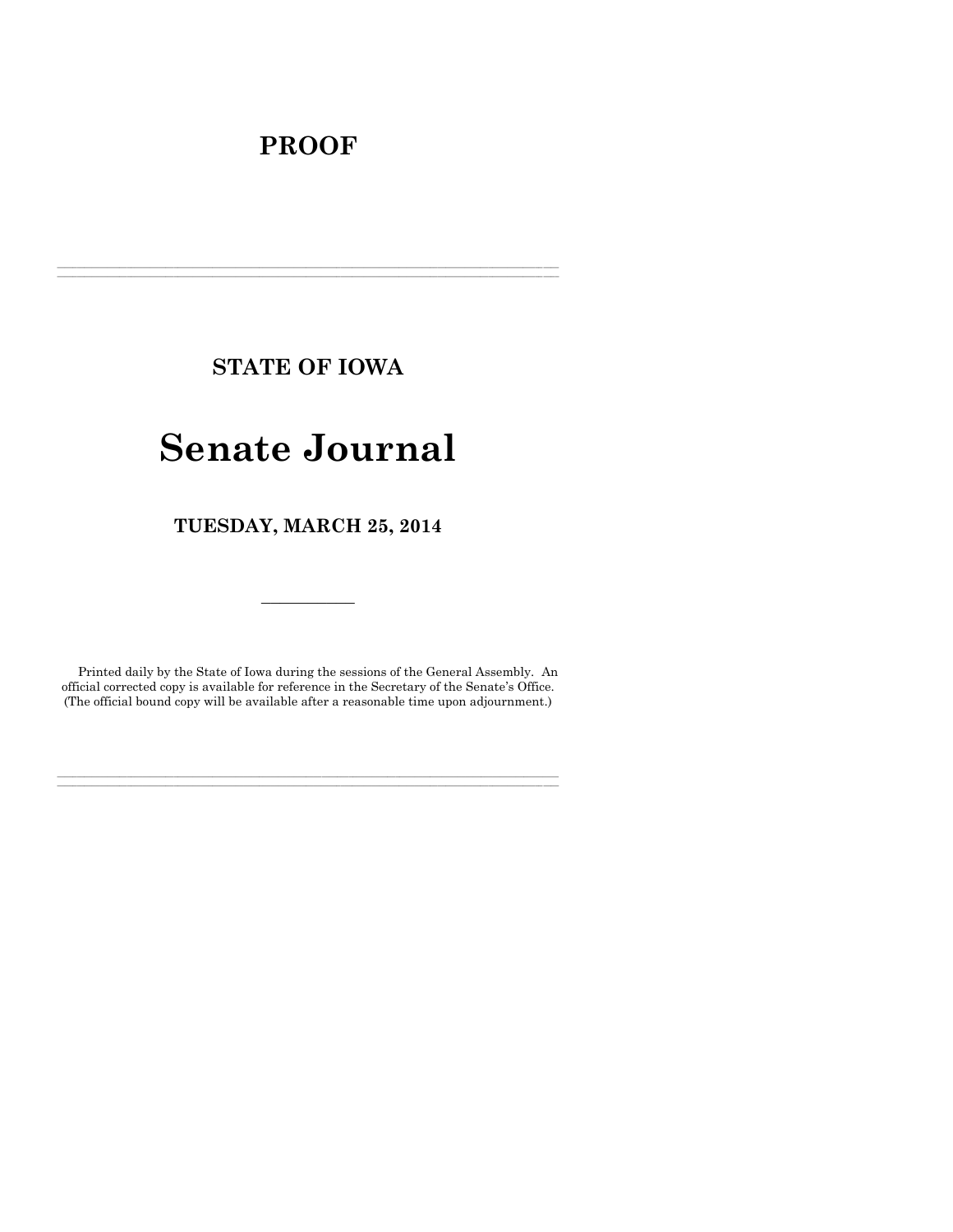### **JOURNAL OF THE SENATE**

 $\frac{1}{2}$ 

SEVENTY-SECOND CALENDAR DAY FORTY-SECOND SESSION DAY

Senate Chamber Des Moines, Iowa, Tuesday, March 25, 2014

The Senate met in regular session at 9:05 a.m., President Jochum presiding.

Prayer was offered by Pastor Chuck DeVos of the Lifepoint Assembly of God Church in Osceola, Iowa. He was the guest of Senator Sinclair.

#### PLEDGE OF ALLEGIANCE

The Pledge of Allegiance was led by Senate Page Caleb Bell.

The Journal of Monday, March 24, 2014, was approved.

#### ADJOURNMENT

On motion of Senator Gronstal, the Senate adjourned at 9:21 a.m. until 9:00 a.m., Wednesday, March 26, 2014.

#### **APPENDIX**

#### CERTIFICATES OF RECOGNITION

The Secretary of the Senate issued the following certificates of recognition:

Elizabeth Anderson, Waterloo – For celebrating her 95th birthday. Senator Dotzler.

ESP International, Cedar Rapids – For being recognized as a Blue Zones Project Worksite, for helping the community be a better place to live, work, and play. Senator Mathis.

Tyler Peterson, Boone – For achieving the rank of Eagle Scout, Troop 197. Senator Behn.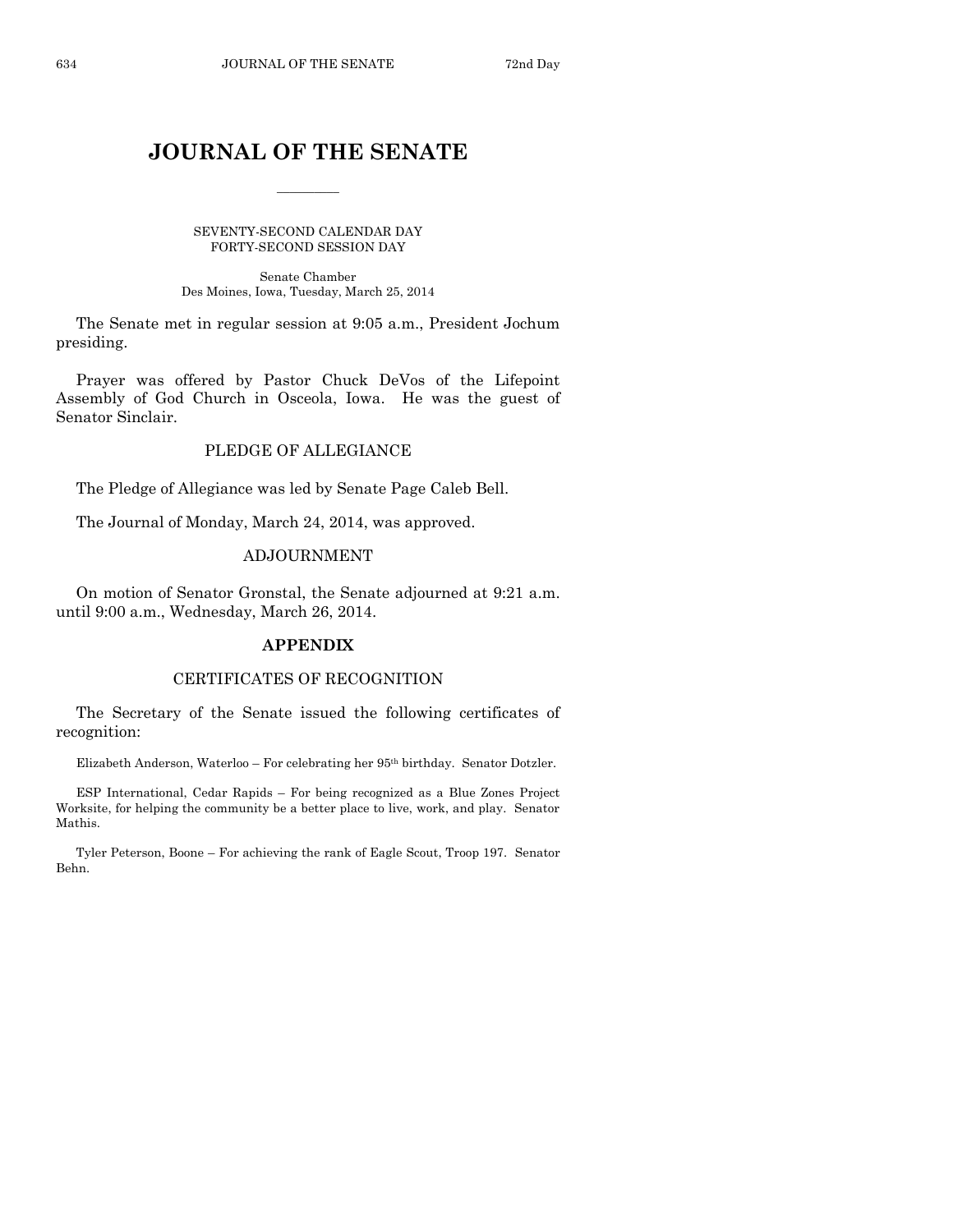#### REPORTS OF COMMITTEE MEETINGS

#### **LOCAL GOVERNMENT**

**Convened:** Tuesday, March 25, 2014, 1:05 p.m.

**Members Present:** Wilhelm, Chair; Brase, Vice Chair; Sinclair, Ranking Member; Dvorsky, Guth, Hart, Quirmbach, Schoenjahn, and Taylor.

**Members Absent:** Chelgren and Zaun (both excused).

**Committee Business:** Governor's appointees.

**Adjourned:** 1:10 p.m.

#### **STATE GOVERNMENT**

**Convened:** Tuesday, March 25, 2014, 2:05 p.m.

**Members Present:** Danielson, Chair; Jochum, Vice Chair; Anderson, Bertrand, Bowman, Courtney, Feenstra, Horn, Petersen, Schneider and Sodders.

**Members Absent:** Smith, Ranking Member; Chapman, Dearden, and McCoy (all excused).

**Committee Business:** Governor's appointees.

**Adjourned:** 2:20 p.m.

#### **APPROPRIATIONS SUBCOMMITTEE ON ECONOMIC DEVELOPMENT**

**Convened:** Tuesday, March 25, 2014, 2:35 p.m.

**Members Present:** Dotzler, Chair; Hart, Vice Chair; Boettger, Ranking Member; Schneider, and Seng.

**Members Absent:** None.

**Committee Business:** Budget discussion.

**Adjourned:** 2:55 p.m.

#### INTRODUCTION OF BILL

**[Senate File 2345](http://coolice.legis.iowa.gov/Cool-ICE/default.asp?Category=billinfo&Service=Billbook&frame=1&GA=85&hbill=SF2345)**, by Dotzler, a bill for an act concerning the apportionment of certain gross receipts of a broadcaster for purposes of Iowa income tax, and including effective date and applicability provisions.

Read first time under Rule 28 and referred to committee on **Ways and Means**.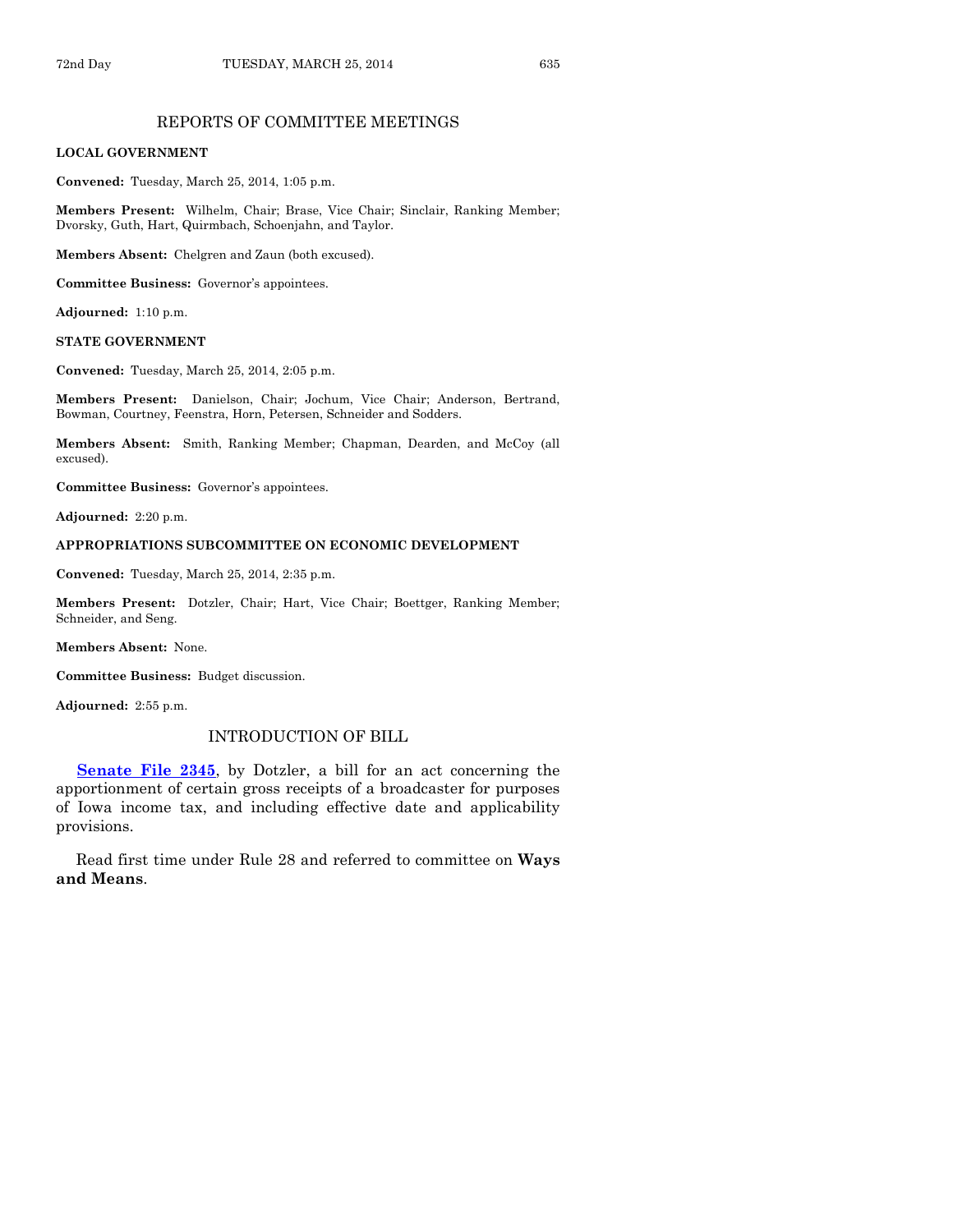#### SUBCOMMITTEE ASSIGNMENT

#### **[Senate File 2345](http://coolice.legis.iowa.gov/Cool-ICE/default.asp?Category=billinfo&Service=Billbook&frame=1&GA=85&hbill=SF2345)**

WAYS AND MEANS: Quirmbach, Chair; Bolkcom and Feenstra

#### FINAL COMMITTEE REPORT OF BILL ACTION

#### **RULES AND ADMINISTRATION**

**Bill Title:** [SENATE RESOLUTION 107,](http://coolice.legis.iowa.gov/Cool-ICE/default.asp?Category=billinfo&Service=Billbook&frame=1&GA=85&hbill=SR107) a resolution celebrating the 100th anniversary of the signing of the Smith-Lever Act, the founding legislation of the nationwide Cooperative Extension System.

#### **Recommendation:** DO PASS.

**Final Vote:** Ayes, 7: Gronstal, Jochum, Dix, Dvorsky, Ragan, Rozenboom, and Sodders. Nays, none. Absent, 4: Courtney, Dearden, Ernst, and Whitver.

**Fiscal Note:** NOT REQUIRED UNDER JOINT RULE 17.

#### APPOINTMENTS

The following appointees were submitted to the Secretary of the Senate for Senate confirmation (all appointees are submitted as **members** unless otherwise specified):

#### BY THE GOVERNOR

#### TERM

PLUMBING AND MECHANICAL SYSTEMS EXAMINING BOARD (Sec. 105.3) Kevin Kiene, Riverside 05/01/2014 – 04/30/2016

RENEWABLE FUEL INFRASTRUCTURE BOARD (Sec. 159A.13) Douglas Thompson, Kanawha 05/01/2014 – 04/30/2019

The appointments were referred to the committee on **Rules and Administration**.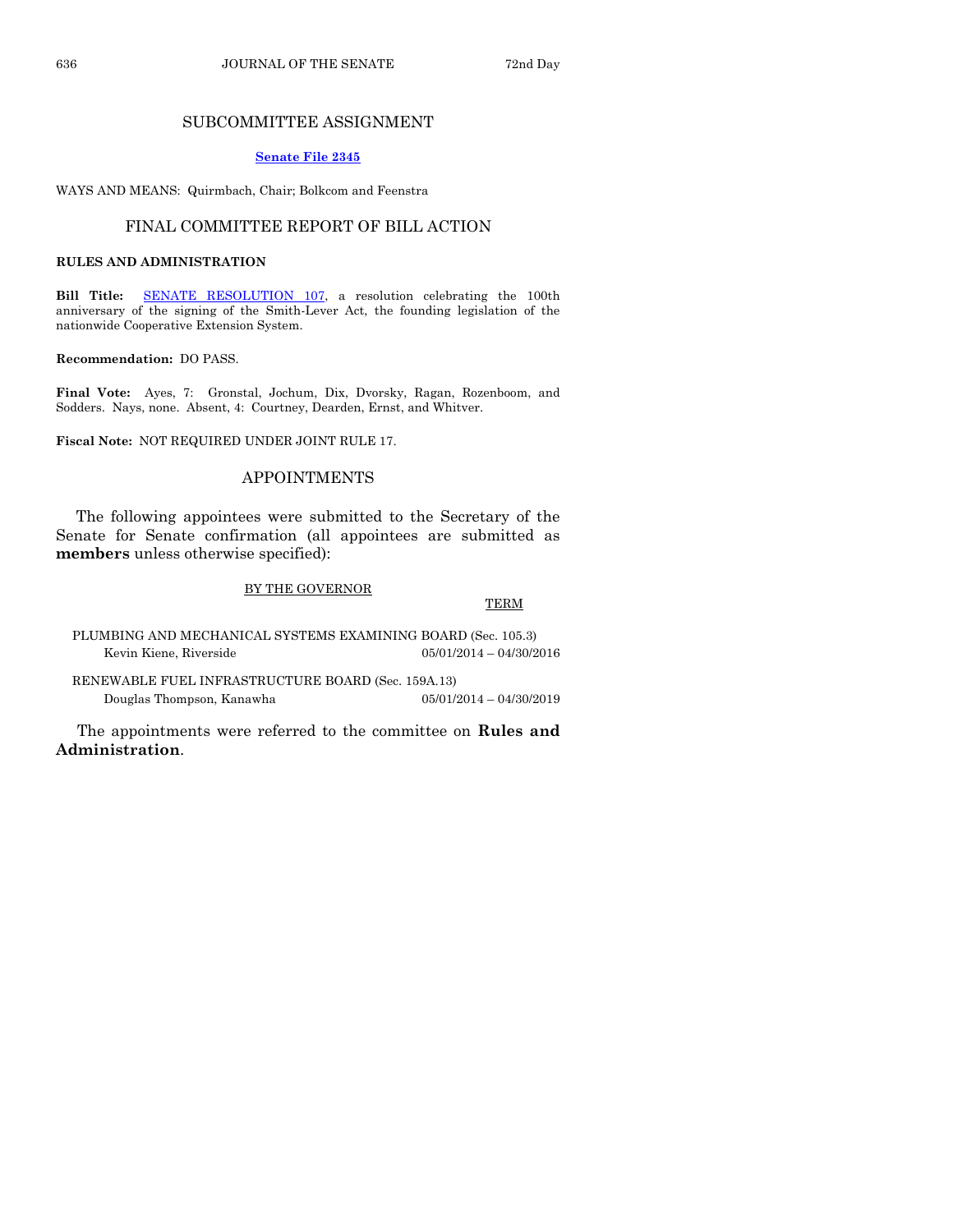#### REPORT OF THE COMMITTEE ON RULES AND ADMINISTRATION

The committee on Rules and Administration referred the following Governor's appointments to state boards, commissions, and departments to Senate standing committees, as indicated for investigation on March 25, 2014:

#### **LABOR AND BUSINESS RELATIONS**

Kevin Kiene – Plumbing and Mechanical Systems Board

#### **NATURAL RESOURCES AND ENVIRONMENT**

Douglas Thompson – Renewable Fuel Infrastructure Board

#### APPOINTMENTS TO BOARDS AND COMMISSIONS

In accordance with Senate Rule 59, the following senators were appointed to subcommittee of standing committee on March 25, 2014, to investigate the appointment and reappointment of the following appointees:

#### **LABOR AND BUSINESS RELATIONS**

As a member of the Plumbing and Mechanical Systems Board:

Kevin Kiene – Brase, Chair; Chapman and Sodders

#### **NATURAL RESOURCES AND ENVIRONMENT**

As a member of the Renewable Fuel Infrastructure Board:

Douglas Thompson – Ragan, Chair; Hogg and Greiner

#### GOVERNOR'S APPOINTEES PLACED ON EN BLOC CONFIRMATION CALENDAR

The following appointees, assigned to standing committees for investigation, were placed on the En Bloc Confirmation Calendar with recommendation for confirmation:

#### **LOCAL GOVERNMENT**

Sarah Beatty – City Development Board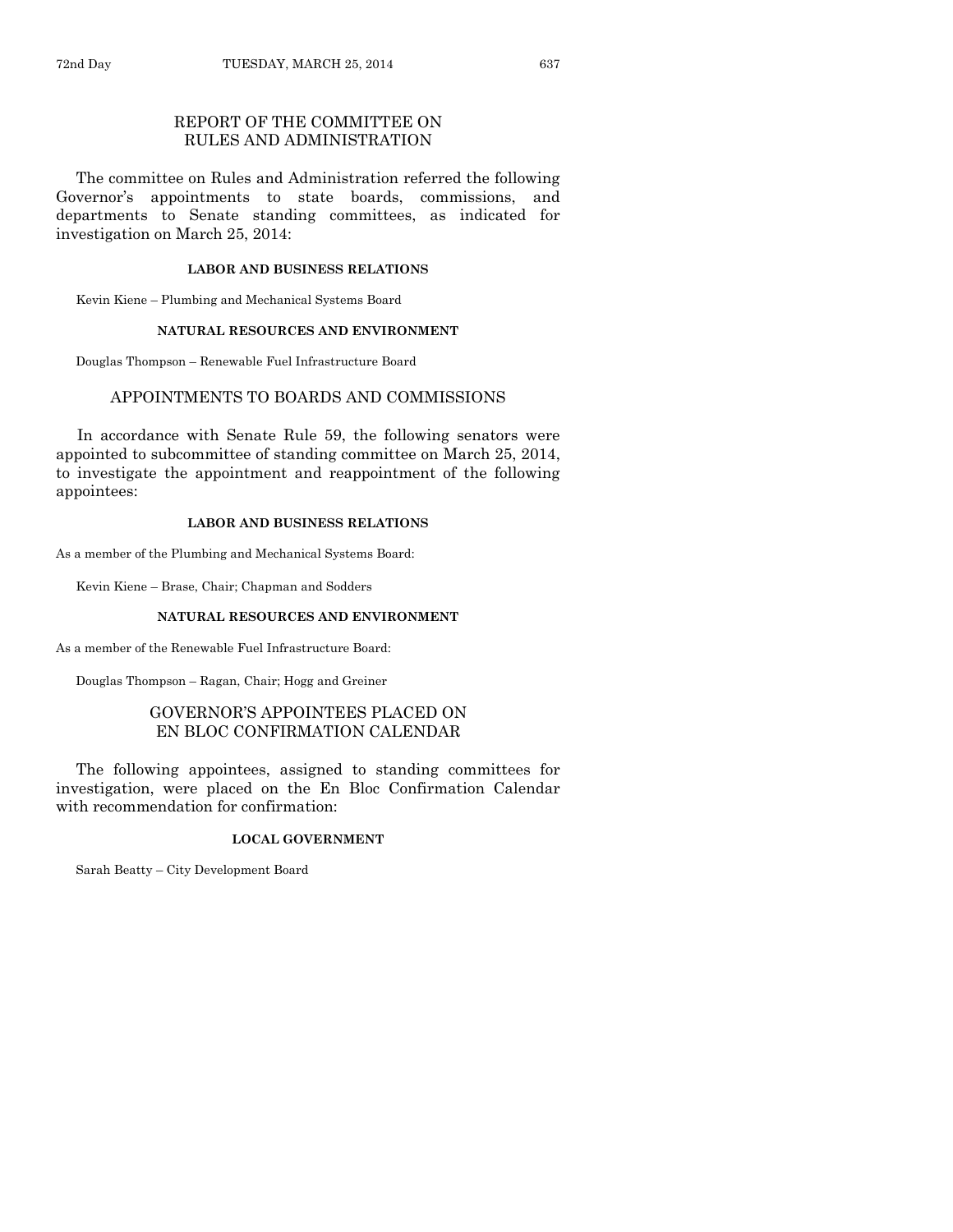Mechelle Dhondt – Mental Health Risk Pool Board

#### **STATE GOVERNMENT**

Gary Nystrom – Alcoholic Beverages Commission

Tandi Dausener – Architectural Examining Board

Rita Perea – Engineering and Land Surveying Examining Board

Michael Klappholz – Iowa Lottery Authority Board of Directors Ying Sa – Iowa Lottery Authority Board of Directors

Ronald Cheney – Board of Medicine Diane Clark – Board of Medicine Hamed Tewfik – Board of Medicine

Debra Larson – Board of Nursing LeRoy Strohman – Board of Nursing Gwen Suntken – Board of Nursing

Daniel Boor – Board of Nursing Home Administrators Michael Jenison – Board of Nursing Home Administrators

Scott Ihrke – Board of Optometry Michael Portz – Board of Optometry Jacqueline (Jackie) Pullen – Board of Optometry

Chris Mayer – Peace Officers' Retirement, Accident, and Disability System Trustee

LaDonna Gratias – Board of Pharmacy Edward Maier – Board of Pharmacy James Miller – Board of Pharmacy

Ralph Scott – Board of Psychology

Anthony Gaughan – Iowa Public Information Board Jo Martin – Iowa Public Information Board Gary Mohr – Iowa Public Information Board William Monroe – Iowa Public Information Board Suzan Stewart – Iowa Public Information Board

Carl Heinrich – State Racing and Gaming Commission Jeffrey Lamberti – State Racing and Gaming Commission

Gregory Hicklin – Board of Respiratory Care Erik Olesen – Board of Respiratory Care

Leann Jacobsen – Technology Advisory Council